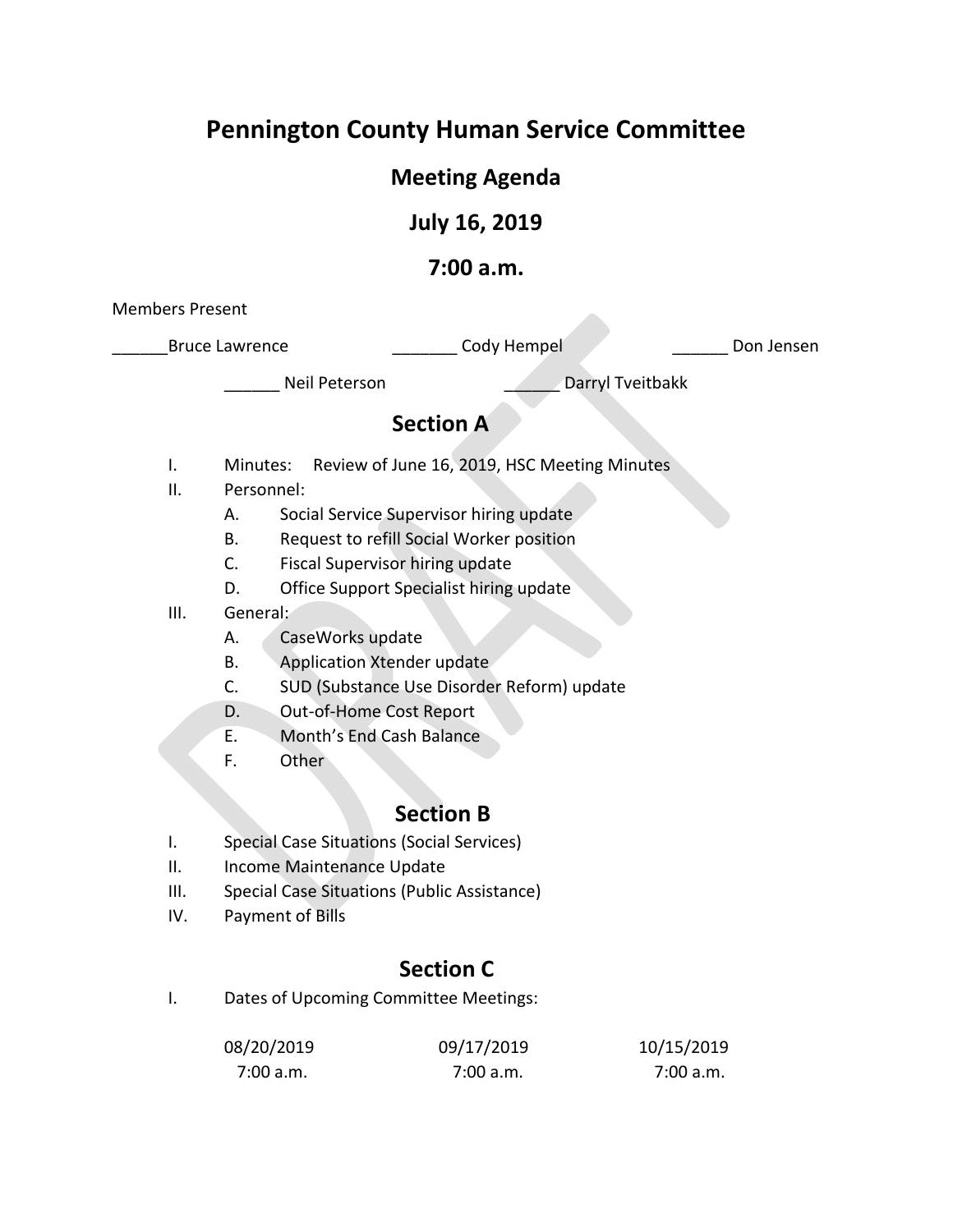### **SECTION A**

A regular meeting of the Pennington County Human Service Committee was held at 7:00 a.m., June 18, 2019, at Pennington County Human Services.

#### COMMITTEE MEMBERS PRESENT:

Bruce Lawrence Cody Hempel Don Jensen Neil Peterson Darryl Tveitbakk

#### STAFF MEMBERS PRESENT:

- Ken Yutrzenka Scott Sommers Julie Sjostrand Kathleen Herring
- I. MINUTES: The May 21, 2019, Human Service Committee Meeting Minutes were electronically posted for review. Noting no corrections or changes, a recommendation was made to forward the Minutes to the Consent Agenda.

### II. PERSONNEL:

A. The Director and Social Service Supervisor/Incoming Director presented a plan for reorganization of the Social Services Unit and requested a second Social Service Supervisor position. After the presentation, the recommendation was to forward this item to the Consent Agenda.

### III. GENERAL:

- A. The Director presented an ESSA (Every Student Succeeds Act) Agreement renewal. After the presentation, the recommendation was to forward this item to the Consent Agenda.
- B. The Director presented a PMAP (Prepaid Medical Assistance Program) Procurement Resolution. After the presentation, the recommendation was to forward this to the Consent Agenda.
- C. Committee members were provided an update on CaseWorks, an EDMS (electronic data management system).
- D. The Out-of-Home Cost Report through May 2019 was presented for review.
- E. Month's end cash balance for May 2019 stands at \$2,327,158.79.
- F. The Social Service Supervisor/Incoming Director presented the agency results for the recent Blue Plus and UCare audits with a 100% compliance for each health plan.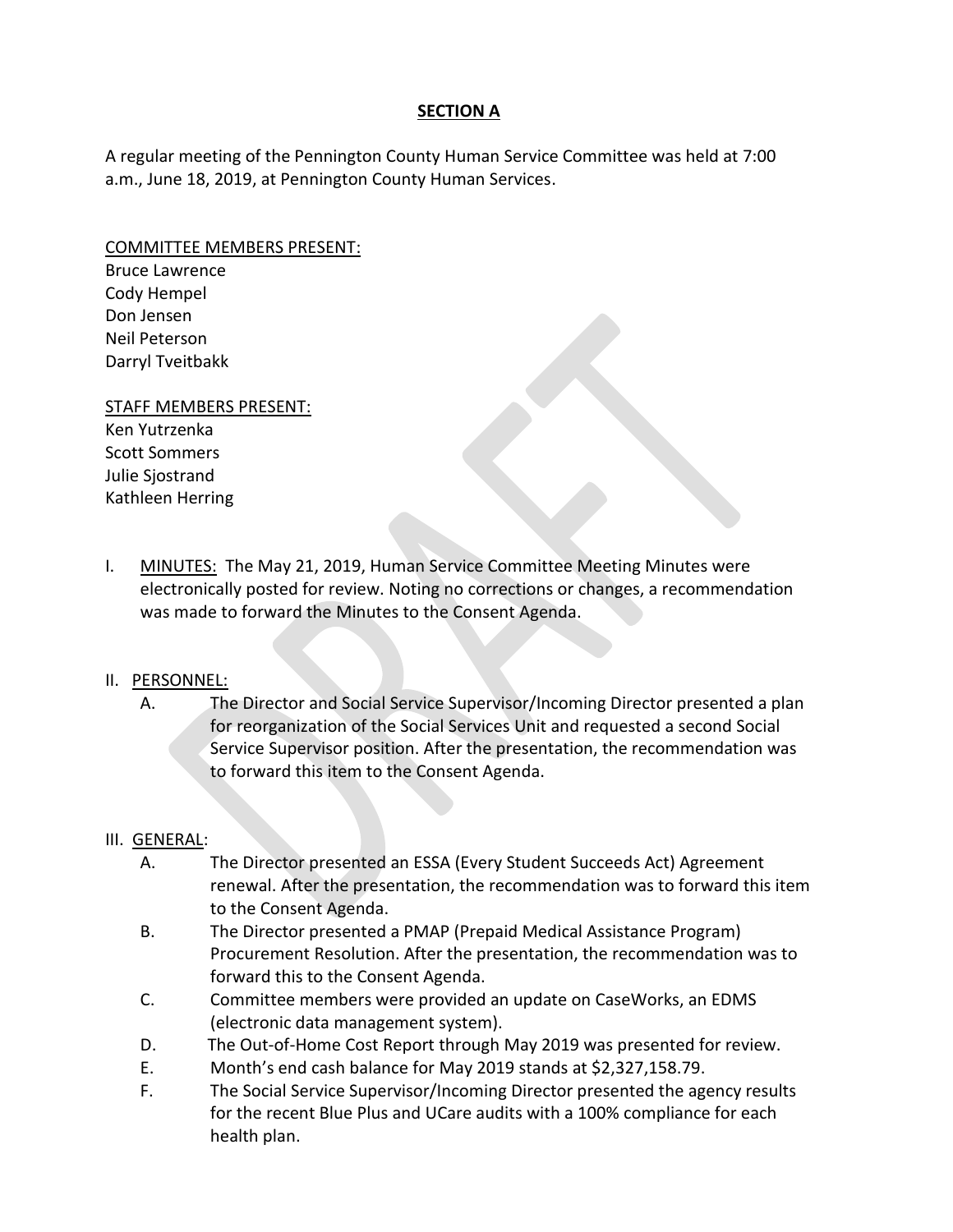#### **SECTION B**

- I. No Social Service cases were presented for special case review.
- II. The Income Maintenance Supervisor presented the Emergency Assistance/Emergency General Assistance May 2019 report of activity. The Supervisor also reported the Income Maintenance open case count stands at 1,737.
- III. No Income Maintenance cases were presented for special case consideration.
- IV. A listing of bills presented for payment was reviewed. A recommendation for payment of the bills was forwarded to the Consent Agenda.

### **SECTION C**

Be it resolved that the foregoing record is a true and accurate recording of the official actions and recommendations of the Human Service Committee for Pennington County and, as such, constitutes the official minutes thereof.

| Chair: |  |  |  |
|--------|--|--|--|
|        |  |  |  |

Attest:

NEXT COMMITTEE MEETING: July 16, 2019, at 7:00 a.m.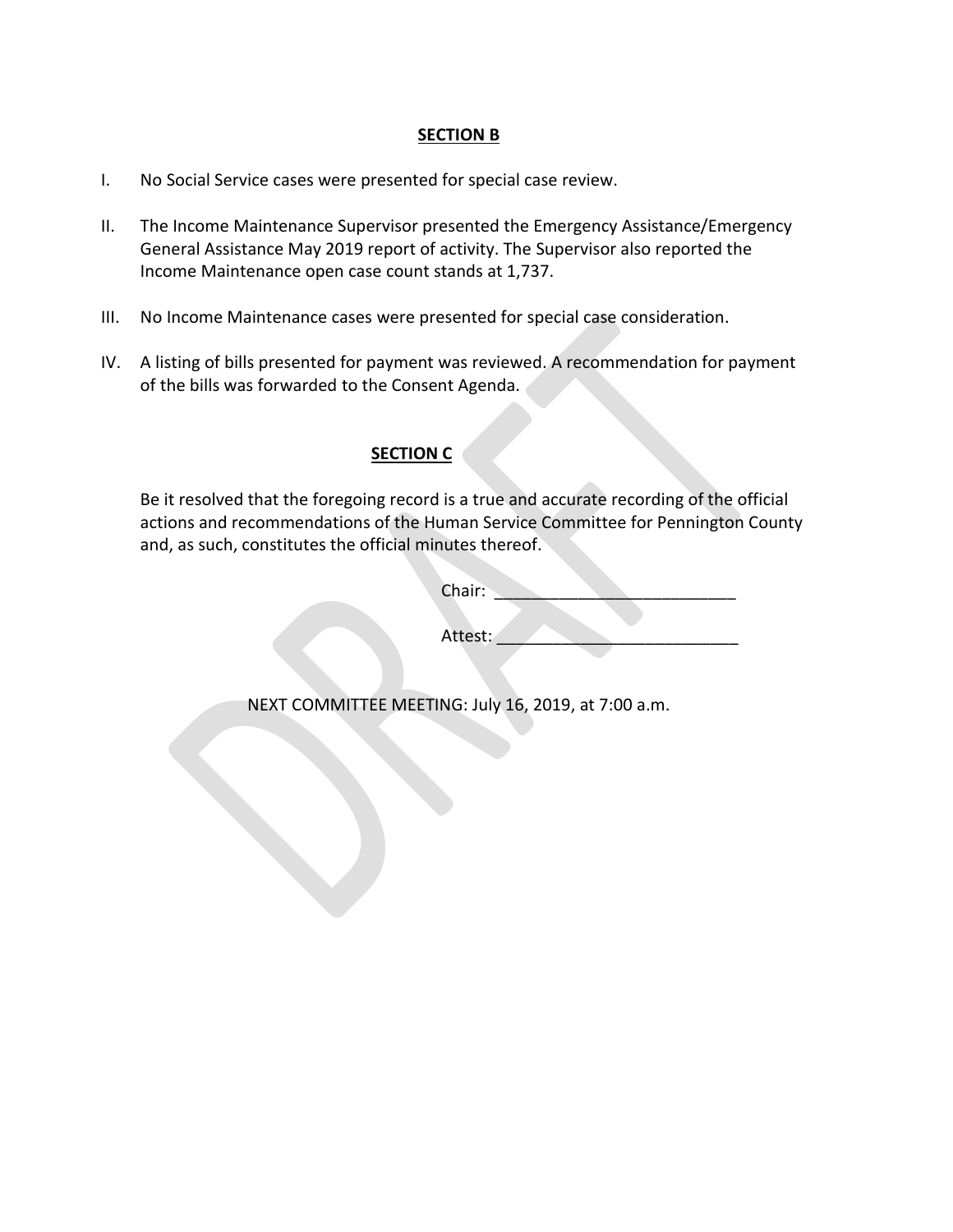### **Pennington County Human Services Income Maintenance Unit 2019 Active Cases by Program**

|                              | Jan            | Feb         | <b>Mar</b>     | Apr              | <b>May</b>     | Jun            | Jul          | <b>Aug</b>   | <b>Sep</b>   | Oct          | <b>Nov</b>   | <b>Dec</b> |
|------------------------------|----------------|-------------|----------------|------------------|----------------|----------------|--------------|--------------|--------------|--------------|--------------|------------|
| Cash                         |                |             |                |                  |                |                |              |              |              |              |              |            |
| <b>MFIP</b>                  | 37             | 37          | 38             | 37               | 39             | 41             |              |              |              |              |              |            |
| <b>DWP</b>                   | 11             | 11          | $\bf{8}$       | $\boldsymbol{9}$ | $\overline{7}$ | $\bf{8}$       |              |              |              |              |              |            |
| GA                           | 44             | 41          | 39             | 38               | 38             | 38             |              |              |              |              |              |            |
| <b>GRH</b>                   | 56             | 58          | 56             | 54               | 47             | 52             |              |              |              |              |              |            |
| <b>MSA</b>                   | 62             | 63          | 67             | 67               | 65             | 64             |              |              |              |              |              |            |
| EA                           | $\overline{2}$ | 0           | $\pmb{0}$      | $\mathbf{1}$     | $\overline{2}$ | 4              |              |              |              |              |              |            |
| <b>EGA</b>                   | 1              | $\mathbf 0$ | $\overline{0}$ | $\overline{0}$   | $\pmb{0}$      | 1              |              |              |              |              |              |            |
| <b>TOTAL</b>                 | 213            | 210         | 208            | 206              | 198            | 208            | $\mathbf{0}$ | $\mathbf{0}$ | $\mathbf 0$  | 0            | $\mathbf{0}$ | 0          |
| Food                         |                |             |                |                  |                |                |              |              |              |              |              |            |
| <b>SNAP</b>                  | 488            | 495         | 501            | 491              | 483            | 460            |              |              |              |              |              |            |
| <b>TOTAL</b>                 | 488            | 495         | 501            | 491              | 483            | 460            | 0            | $\mathbf{0}$ | $\mathbf 0$  | 0            | 0            | 0          |
|                              |                |             |                |                  |                |                |              |              |              |              |              |            |
| <b>Health Care</b>           |                |             |                |                  |                |                |              |              |              |              |              |            |
| MA (MAXIS)                   | 538            | 519         | 519            | 521              | 521            | 522            |              |              |              |              |              |            |
| <b>IMD</b>                   | 6              | $\,6$       | $\,6$          | $\overline{7}$   | $\overline{5}$ | 5 <sup>1</sup> |              |              |              |              |              |            |
| QMB                          | 242            | 236         | 243            | 242              | 238            | 239            |              |              |              |              |              |            |
| <b>SLMB</b>                  | 70             | 70          | 65             | 63               | 70             | 70             |              |              |              |              |              |            |
| $QI-1$                       | 12             | 13          | 12             | 12               | 11             | 11             |              |              |              |              |              |            |
| MA (METS/MNsure)             | 785            | 792         | 785            | 784              | 787            | 781            |              |              |              |              |              |            |
| MCRE (METS)                  | 23             | 27          | 29             | 30               | 27             | 25             |              |              |              |              |              |            |
| <b>TOTAL</b>                 | 1,676          | 1,663       | 1,659          | 1,659            | 1,659          | 1,653          | $\mathbf{0}$ | $\mathbf{0}$ | $\mathbf 0$  | 0            | 0            | 0          |
|                              |                |             |                |                  |                |                |              |              |              |              |              |            |
|                              |                |             |                |                  |                |                |              |              |              |              |              |            |
| <b>Total Active Programs</b> |                |             |                |                  |                |                |              |              |              |              |              |            |
|                              | 2,377          | 2,368       | 2,368          | 2,356            | 2,340          | 2,321          | $\mathbf{0}$ | $\mathbf{0}$ | $\mathbf{0}$ | $\mathbf{0}$ | $\mathbf{0}$ | 0          |
| <b>Total Active Cases</b>    |                |             |                |                  |                |                |              |              |              |              |              |            |
|                              | 1,730          | 1,753       | 1,762          | 1,744            | 1,737          | 1,725          |              |              |              |              |              |            |
|                              |                |             |                |                  |                |                |              |              |              |              |              |            |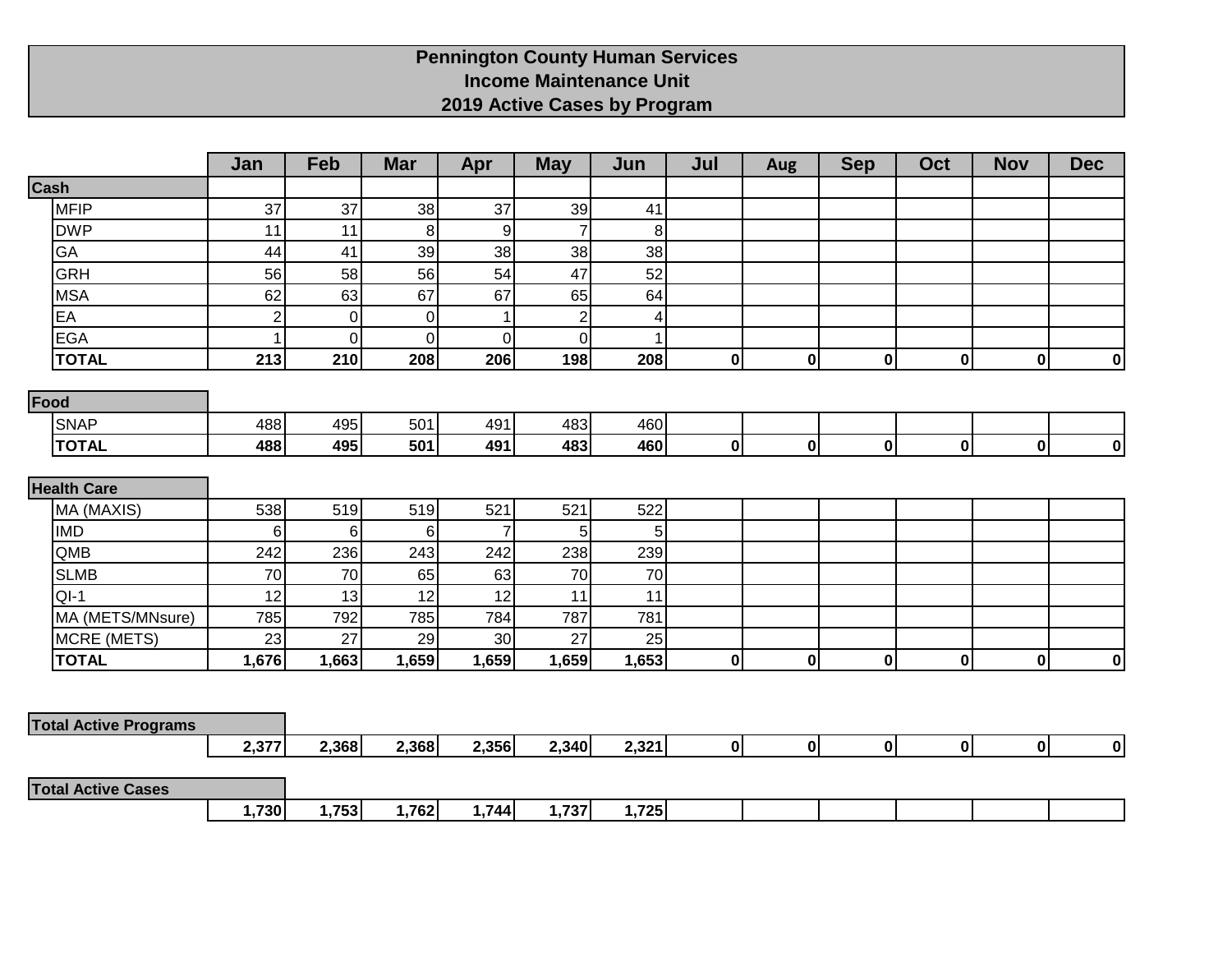|           | 2010         | 2011         | 2012         | 2013         | 2014         | 2015         | 2016         | 2017         | 2018         | 2019           |
|-----------|--------------|--------------|--------------|--------------|--------------|--------------|--------------|--------------|--------------|----------------|
| January   | 929,075.49   | 1,197,979.30 | 1,389,512.16 | 1,271,780.24 | 1,417,880.34 | 1,647,300.14 | 1,814,014.90 | 2,182,630.66 | 2,271,729.26 | 2,772,063.80   |
| February  | 903,465.27   | 1,157,578.43 | 1,331,478.96 | 1,198,866.83 | 1,307,072.82 | 1,618,976.04 | 1,801,985.24 | 2,138,616.83 | 2,176,762.19 | 2,732,919.27   |
| March     | 810,094.43   | 1,096,732.38 | 1,165,062.80 | 1,062,709.62 | 1,159,500.45 | L,375,360.09 | 1,655,070.89 | 1,800,227.71 | 1,844,672.30 | 2,547,429.81   |
| April     | 506,305.55   | 825,804.92   | 819,532.72   | 808,225.65   | 930,693.70   | L,088,964.93 | 1,347,248.60 | 1,539,707.40 | 1,525,256.03 | 2,361,226.50   |
| May       | 447,916.22   | 768,561.39   | 678,196.10   | 552,664.08   | 693,604.86   | 961,748.47   | 1,294,231.42 | 1,426,858.37 | 1,528,544.15 | 2,327,158.79   |
| June      | 1,253,180.74 | 1,615,579.53 | 1,560,001.28 | 336,353.50   | 1,534,085.80 | 1,932,135.73 | 2,330,176.40 | 2,576,374.42 | 2,692,513.93 | \$3,462,928.17 |
| July      | 1,327,951.41 | 1,313,679.13 | 1,659,331.53 | 1,693,689.91 | 1,538,687.96 | 2,047,715.90 | 2,367,725.88 | 2,650,496.79 | 2,874,408.12 |                |
| August    | 1,312,090.88 | 1,599,387.92 | 1,694,786.46 | 1,636,358.00 | 1,483,015.19 | 2,097,897.09 | 2,427,610.70 | 2,600,332.14 | 2,749,859.99 |                |
| September | 1,094,067.41 | 1,349,316.27 | 1,431,613.15 | 1,468,683.30 | 1,236,816.55 | 1,844,296.27 | 2,121,578.06 | 2,362,913.96 | 2,518,750.84 |                |
| October   | 954,484.86   | 1,188,529.69 | 1,116,275.87 | 1,174,910.46 | 919,650.64   | 1,492,630.60 | 1,866,987.16 | 2,133,041.74 | 2,198,557.64 |                |
| November  | 1,422,560.89 | 1,732,295.38 | 877,736.63   | 1,756,882.42 | 1,900,971.24 | 2,213,985.52 | 2,638,930.35 | 2,642,643.71 | 3,070,756.97 |                |
| December  | 1,377,405.92 | 1,588,551.10 | 1,485,681.91 | 1,678,723.86 | 1,833,528.58 | 2,083,484.81 | 2,395,704.36 | 2,513,770.14 | 2,970,003.64 |                |

### **Human Service's Month End Balance**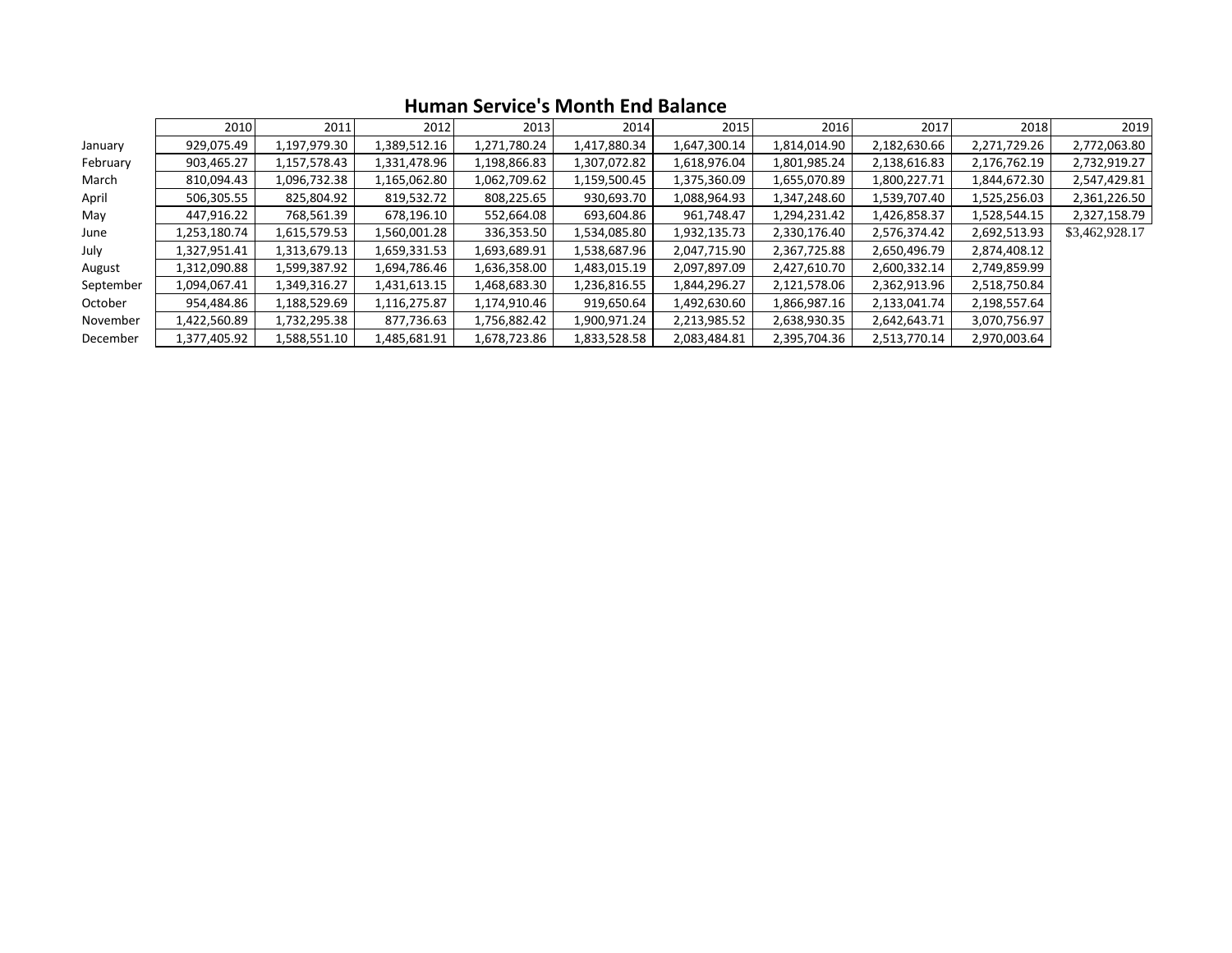# **Pennington County Human Services Emergency Assistance/Emergency General Assistance Emergency Requests Related to Potential Evictions/Housing and Utilities June-19**

| <b>Approvals</b>   |             |         |                |                           |                  |                   |                            |               |
|--------------------|-------------|---------|----------------|---------------------------|------------------|-------------------|----------------------------|---------------|
| <b>Eligibility</b> | <b>File</b> | Case    | <b>Request</b> | <b>Employment</b>         | <b>Number of</b> | <b>Amount and</b> | <b>Agency</b>              | Date of       |
| Worker             | <b>Date</b> |         |                | <b>Status</b>             | <b>Children</b>  | <b>Purpose</b>    | <b>Action</b>              | <b>Action</b> |
|                    |             |         |                |                           |                  | \$758.74 to       |                            |               |
|                    |             |         |                |                           |                  | prevent           | EA Approved for \$353      |               |
|                    |             |         |                |                           |                  | electric          | (electric)                 |               |
|                    |             |         |                |                           |                  | disconnect.       | Salvation Army paid        |               |
|                    |             |         |                | 2 adults: 1 RSDI and      |                  | \$251.66 to       | \$405.74.                  |               |
|                    |             |         |                | 1 new part time job.      |                  | prevent           | (electric)                 |               |
|                    |             |         | electric and   | Also receives             |                  | natural gas       | EA Approved \$251.66       |               |
| X157535            | 5/24/2019   | 1037506 | natural gas    | Child Support.            | 3                | disconnect.       | (natural gas)              | 6/12/2019     |
|                    |             |         |                |                           |                  | \$750 to          |                            |               |
|                    |             |         |                |                           |                  | prevent           |                            |               |
|                    |             |         |                |                           |                  | eviction.         |                            |               |
|                    |             |         |                |                           |                  | \$767 to          | EA Approved \$750.         |               |
|                    |             |         |                |                           |                  | prevent           | (rent)                     |               |
|                    |             |         |                |                           |                  | electric          | Salvation Army paid \$500. |               |
|                    |             |         |                |                           |                  | disconnect.       | (electric)                 |               |
|                    |             |         |                |                           |                  | \$195 to          | Client paid \$267.         |               |
|                    |             |         | rent, electric |                           |                  | prevent           | (electric)                 |               |
|                    |             |         | and natural    |                           |                  | natural gas       | Client paid \$195.         |               |
| X157535            | 6/3/2019    | 774556  | gas            | adult: Unemployment.      | 3                | disconnect.       | (natural gas)              | 0/06/2019     |
|                    |             |         |                |                           |                  |                   | EA Approved \$50.          |               |
|                    |             |         |                |                           |                  |                   | (electric)                 |               |
|                    |             |         |                |                           |                  | \$351.79 to       | Salvation Army paid        |               |
|                    |             |         |                |                           |                  | prevent           | \$301.79.                  |               |
|                    |             |         |                |                           |                  | electric          | (electric)                 |               |
|                    |             |         |                |                           |                  | disconnect.       | EA Approved \$151.         |               |
|                    |             |         |                |                           |                  | \$349.21 to       | (natural gas)              |               |
|                    |             |         |                |                           |                  | prevent           | Salvation Army paid        |               |
|                    |             |         | electric and   | 2 adults: 1 full time and |                  | natural gas       | \$198.21.                  |               |
| X157535            | 6/11/2019   | 1315696 | natural gas    | 1 part time.              | 3                | disconnect.       | (natural gas)              | 06/14/219     |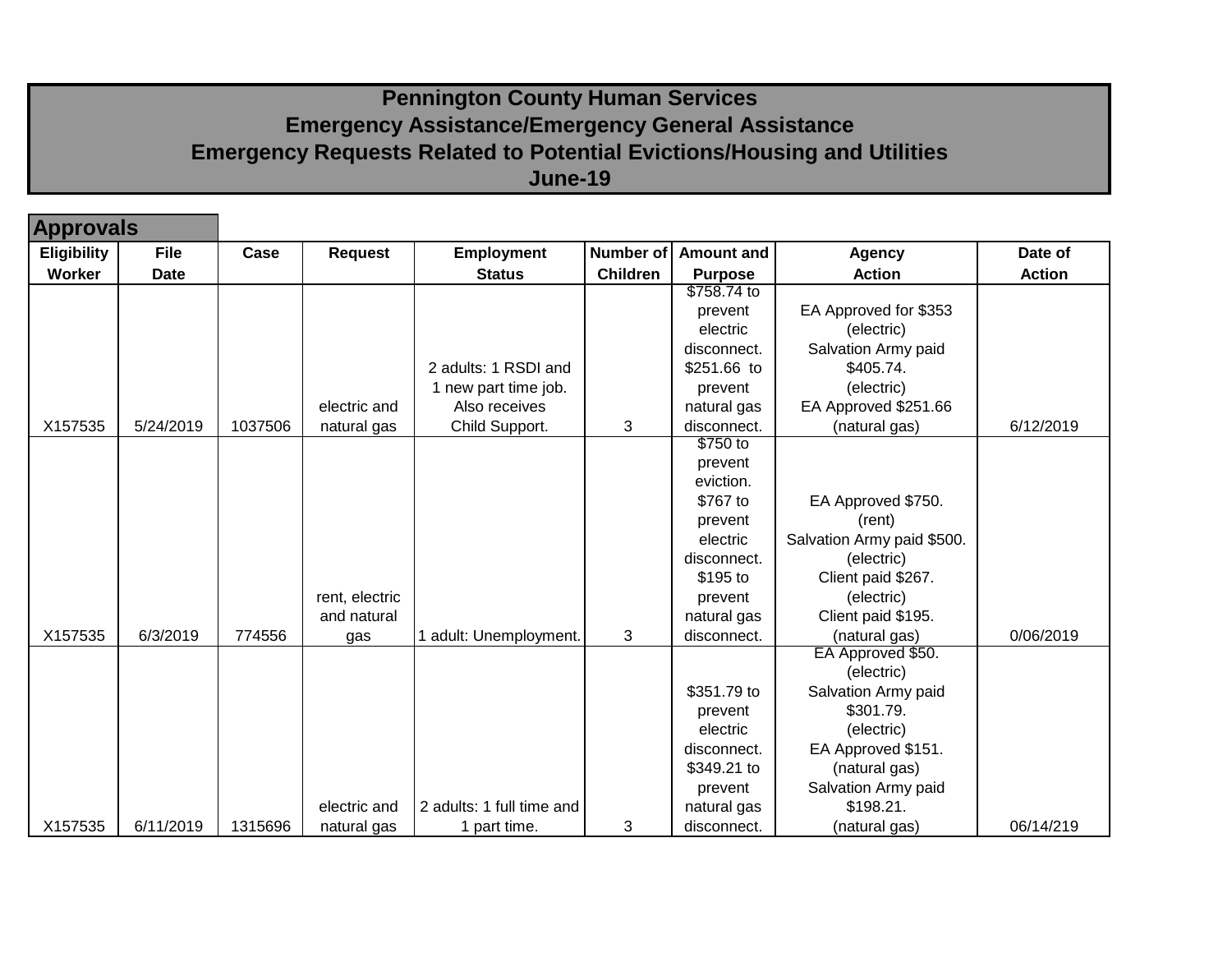|              |           |         |                  |                   |   | <b>EGA</b>          | \$540.00                       |           |
|--------------|-----------|---------|------------------|-------------------|---|---------------------|--------------------------------|-----------|
| <b>TOTAL</b> |           |         |                  |                   |   | EA                  | \$2,305.66                     |           |
| X157554      | 6/25/2019 | 65462   | rent             | adult: SSI        | 0 | disconnect.         | EGA Approved \$540.            | 6/26/2019 |
|              |           |         |                  |                   |   | electric            |                                |           |
|              |           |         |                  |                   |   | \$540 to<br>prevent |                                |           |
| X157535      | 6/12/2019 | 1596074 | electric deposit | Child Support.    |   | deposit.            | (electric deposit)             | 6/17/2019 |
|              |           |         | rent and         | Also receives     |   | \$200 electric      | Client paid \$21.              |           |
|              |           |         | 1st month's      | adult: part time. |   | rated rent.         | (electric deposit)             |           |
|              |           |         | rental deposit,  |                   |   | month's pro-        | Salvation Army paid \$179.     |           |
|              |           |         |                  |                   |   | \$396 first         | (pro-rated first month's rent) |           |
|              |           |         |                  |                   |   | deposit.            | Salvation Army paid \$271.     |           |
|              |           |         |                  |                   |   | \$625 rental        | rent)                          |           |
|              |           |         |                  |                   |   |                     | \$125 pro-rated first month's  |           |
|              |           |         |                  |                   |   |                     | (\$625 rental deposit and      |           |
|              |           |         |                  |                   |   |                     | EA Approved \$750.             |           |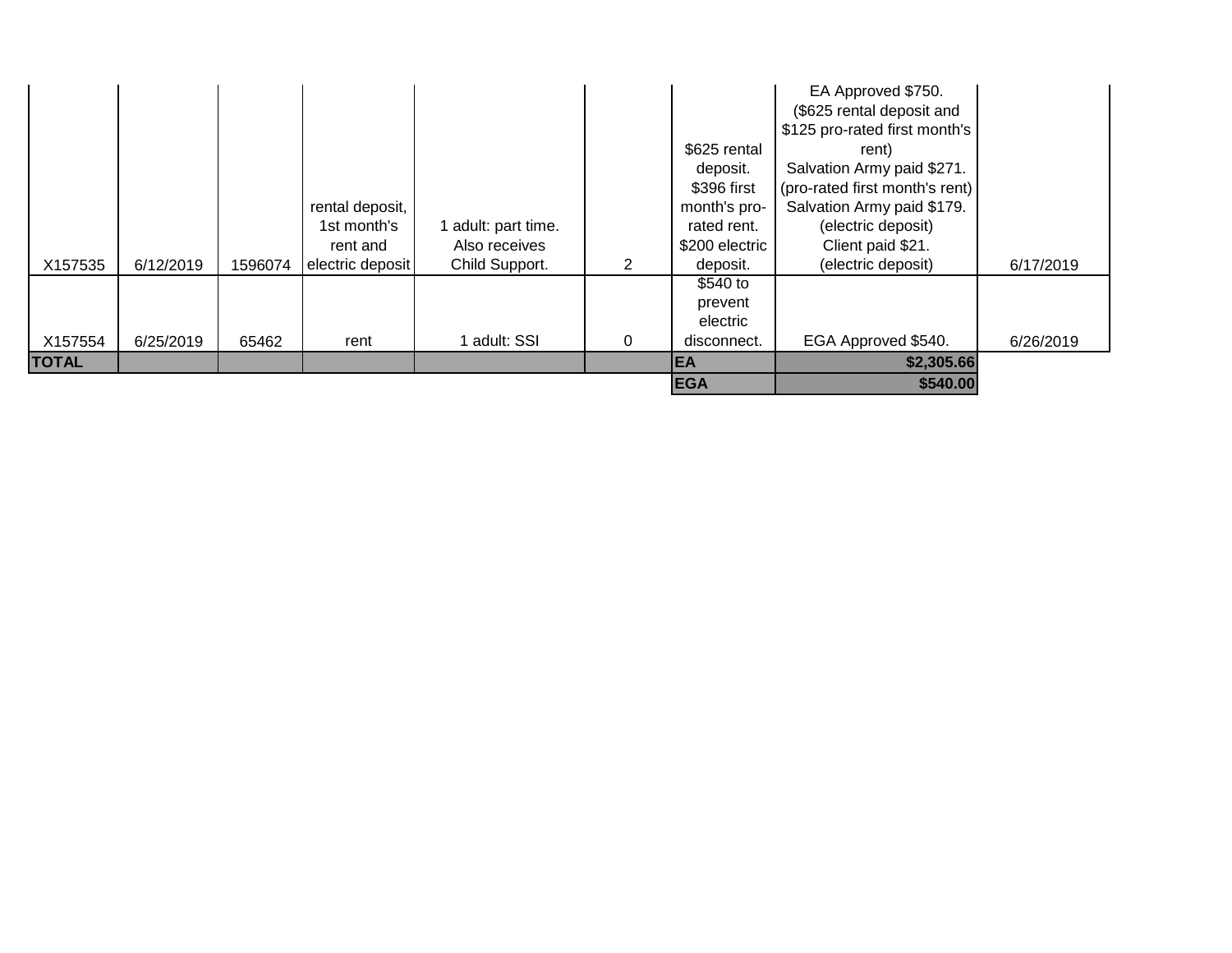| <b>Denials</b> |             |         |                  |                       |                 |                                    |                               |               |
|----------------|-------------|---------|------------------|-----------------------|-----------------|------------------------------------|-------------------------------|---------------|
| Eligibility    | <b>File</b> | Case    | <b>Request</b>   | <b>Employment</b>     | Number of       | <b>Amount and</b><br><b>Agency</b> |                               | Date of       |
| Worker         | <b>Date</b> |         |                  | <b>Status</b>         | <b>Children</b> | <b>Purpose</b>                     | <b>Action</b>                 | <b>Action</b> |
|                |             |         |                  |                       |                 | $$1,118.23$ to                     |                               |               |
|                |             |         |                  |                       |                 | reconnect                          |                               |               |
|                |             |         |                  |                       |                 | electric                           |                               |               |
|                |             |         |                  |                       |                 | service and                        |                               |               |
|                |             |         |                  |                       |                 | \$1,000                            |                               |               |
|                |             |         |                  |                       |                 | electric                           | <b>EGA Denied.</b><br>Not     |               |
| X157535        | 5/29/2019   | 487137  | electric         | 2 adults: unemployed  | $\mathbf 0$     | deposit.                           | cost effective.               | 6/3/2019      |
|                |             |         |                  |                       |                 |                                    | EA Denied.                    |               |
|                |             |         |                  |                       |                 |                                    | Failed to meet co-pay.        |               |
|                |             |         |                  |                       |                 | \$400 electric                     | Salvation Army paid \$400.    |               |
| X157535        | 5/30/2019   | 1583318 | electric deposit | 1 adult: full time    | $\overline{c}$  | deposit.                           | (electric deposit)            | 6/4/2019      |
|                |             |         |                  |                       |                 | $$1,818$ to                        |                               |               |
|                |             |         |                  | 2 adults: 1 full time |                 | prevent                            | EA Denied.                    |               |
| X157540        | 6/3/2019    | 2285514 | rent             | and 1 unemployed      | $\overline{2}$  | eviction.                          | Failed to meet co-pay.        | 6/13/2019     |
|                |             |         |                  |                       |                 | \$685 to                           |                               |               |
|                |             |         |                  |                       |                 | prevent                            |                               |               |
|                |             |         |                  |                       |                 | eviction.                          |                               |               |
|                |             |         |                  |                       |                 | \$200 to                           |                               |               |
|                |             |         |                  |                       |                 | change                             |                               |               |
|                |             |         |                  |                       |                 | electric                           |                               |               |
|                |             |         |                  |                       |                 | account                            | EA Denied.                    |               |
|                |             |         |                  |                       |                 | name.                              | No emergency.                 |               |
|                |             |         |                  |                       |                 | \$400-500 to                       | (No threat of eviction and no |               |
|                |             |         | rent, electric   |                       |                 | change                             | requirement to change         |               |
|                |             |         | and natural      |                       |                 | natural gas                        | account names - no threat     |               |
| X157540        | 6/19/2019   | 2275651 | gas              | 1 adult: Unemployment | $\mathbf{1}$    | acount name.                       | of disconnect.)               | 6/24/2019     |
|                |             |         |                  |                       |                 |                                    | <b>EGA Denied.</b>            |               |
| X157540        | 5/17/2019   | 1417941 | unknown          | 1 adult: part time    | 0               | unknown                            | No emergency.                 | 6/18/2019     |
|                |             |         |                  |                       |                 |                                    | <b>EGA Denied.</b>            |               |
| X157540        | 5/24/2019   | 333063  | unknown          | 1 adult: unemployed   | 0               | unknown                            | No emergency.                 | 6/24/2019     |